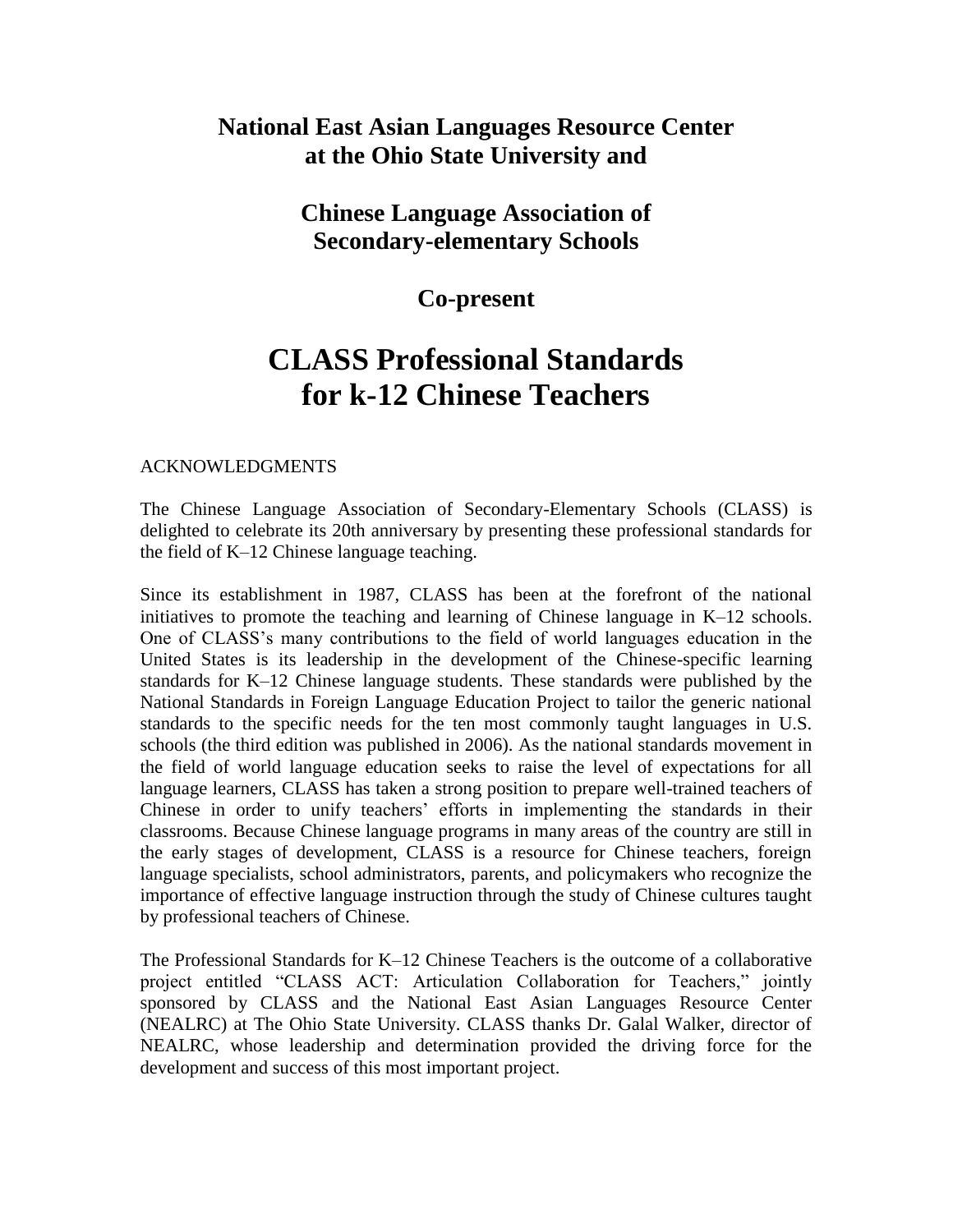Every effort was made to ensure that this professional standards document is the product of the Chinese language teaching field. CLASS expresses its utmost appreciation to the advisory consultants and the task force that committed their time and knowledge to make this publication possible. The draft of the final document was released and distributed to all CLASS members and foreign language specialists in 2006. Special thanks go to the many individuals who contributed revision suggestions based on their experiences. Their dedication to the profession and to raising the quality of Chinese education is commended.

We wish to acknowledge our debt to Janis Jensen and Janice Dowd for their review and comments on several drafts of the manuscript. We are similarly indebted to Jin Li, Lixa Chen, Lily Zhang, and Yuanyuan Zhang from Beijing Language and Culture University for translating the document into the Chinese version. Special thanks also go to Carol Chen-Lin, Dali Tan, Shouping Li, Joyce Ranieri, Yuanchao Meng for their enormous contributions to editing and refining the Chinese translation. All of the task force members, advisory consultants, and reviewers listed on the following pages deserve special mention. Without the dedication and energy of all of these individuals, this document would not have been possible.

CLASS is pleased to have this volume published by the National East Asian Languages Resource Center of The Ohio State University. We are indebted to Dr. Minru Li for initiating the manuscript preparation, managing the editing, and seeing it to its completion; Brix Garcia for designing the cover; and Melissa Gruzs for helping to copyedit the manuscript.

The completion of this document is due, most of all, to Dr. Yu-Lan Lin, CLASS Executive Director, and Chih-Wen Su, Chair of the Curriculum Committee. They assisted me tirelessly in corresponding with all the parties involved, meeting deadlines, composing and distributing drafts, setting up meetings, and managing all the other tasks involved in a successful project. I could not have done this without them. Finally, CLASS is grateful to the many individuals who made contributions and whose names cannot be cited individually. It is our sincere hope that these professional standards will continue to assist teachers, teacher trainers, and program administrators in working together to build and sustain successful Chinese language programs.

#### **CLASS ACT Task Force Articulation Collaboration for Teachers**

Carol, Chen-Lin, Choate Rosemary Hall, Wallington, CT Su-Chuan Chung, Amherst Chinese School, Amherst, MA Lucy C. Lee, Livingston High School, Livingston, NJ Shouping Li, McDowell Intermediate High School, Erie, PA Yu-Lan Lin, Boston Public Schools, Boston, MA Diane Mammone, Quabbin Regional High School, Barre, MA April Song, George Jackson Elementary School, Jericho, NY Chih-Wen Su, Amherst Regional Middle/ High Schools, Amherst, MA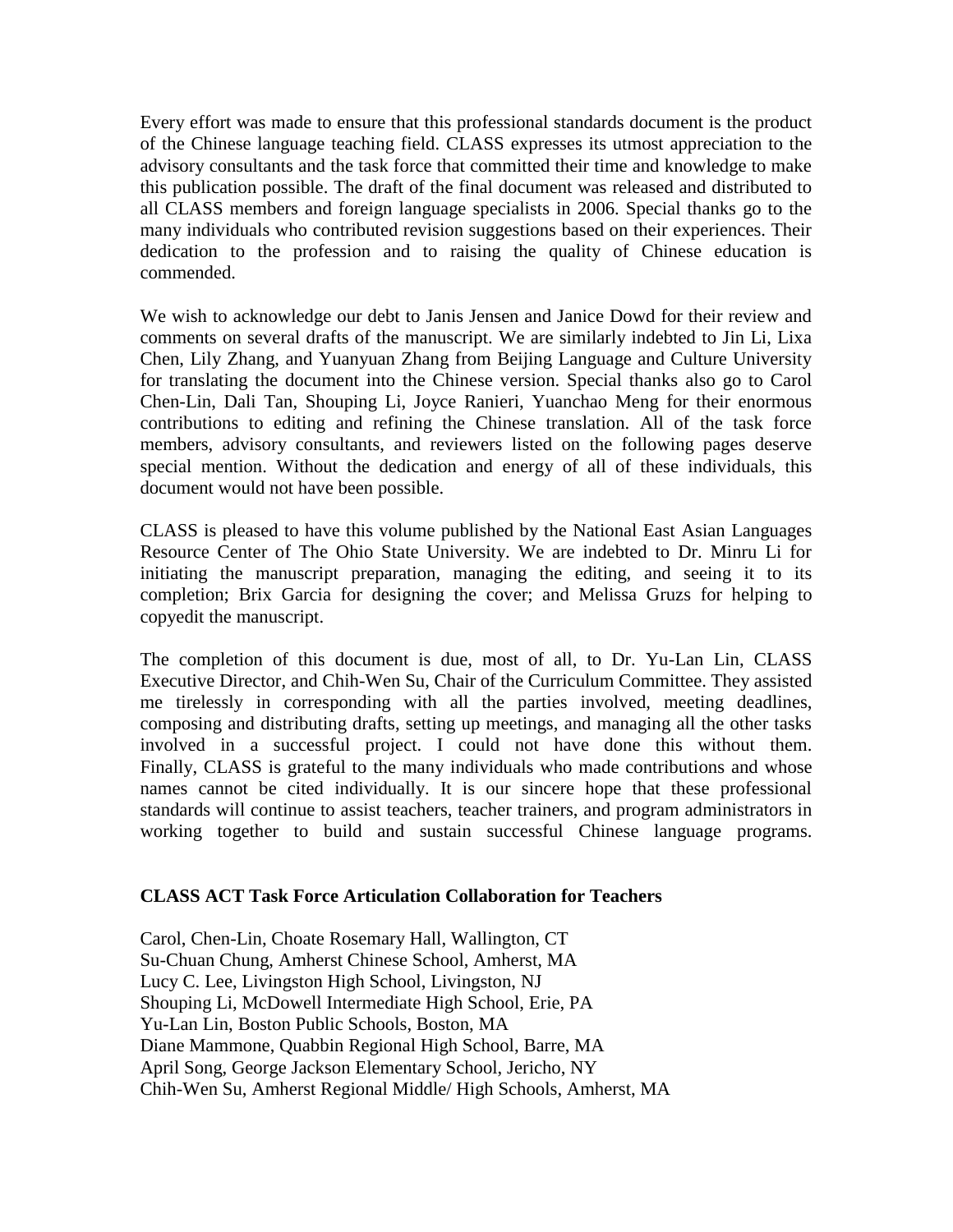Dali Tan, Landon School, Bethesda, MD Min Zhang, Indiana Academy, Muncie, IN Catherine Yen, Lincoln High School, San Francisco, CA

#### **ADVISORY CONSULTANTS**

Jianhua Bai, Kenyon College, Gambier, OH Richard Chi, University of Utah, Salt Lake City, UT Janice Dowd, Teaneck Public Schools, Teaneck, NJ Janis Jensen, New Jersey Department of Education, NJ Cornelius C. Kubler, Williams College, Williamstown, MA Roberta Martin, Columbia University, New York, NY Martin Smith, Edison Public Schools, Edison, NJ Galal Walker, Ohio State University, Columbus, OH Tao-Chung (Ted) Yao, University of Hawaii at Manoa, Honolulu, HI Tianwei Xie, California State University, Long Beach, CA

#### **REVIEWERS**

Derlin Chao, Hunter College, New York, NY Vicky Chang, Forest Ave. Elementary Schools, Verona, NJ Xiaolin Chang, Lowell High School, San Francisco, CA Lixia Chen, Beijing Language and Culture University, China Chris Delucia, The Hill School, Pottstown, PA Haiyan Fu, Northside College Prep., Chicago, IL Rebecca He, Evangelical Christian School, Ft. Myers, FL Jia-Pei Hou, H. B. Whitehome Middle School, Verona, NJ Baocai Jia, Cupertino High School, Cupertino, CA Julia Kessel, New Trier High School, Chicago, IL Claire Kotenbeutel, Wisconsin Department of Public Instruction Stella Kwoh, California State University, CA Betty Lau, Franklin High School, Seattle, WA Li Li, Potomac Elementary School, MD Jennifer Li-Chai Liu, Indiana University, Bloomington, IN Qingsong Luo, Renmin University, Beijing, China Scott McGinnis, Defense Language Institute, Arlington, VA Yuanchao Meng, Dak Hill Middle School, Newton, MA Joyce Ranieri, The Spence School, New York, NY Jeannine Subisak, Columbus Academy, Columbus, OH Natasha Pierce, James Madison Memorial HS, Madison, WI Shou-Hsin Teng, Graduate Institute of TCSL, Taipei, Taiwan Lei Wu, St. Paul's School, Concord, NH Shuhan C. Wang, Asia Society, New York, NY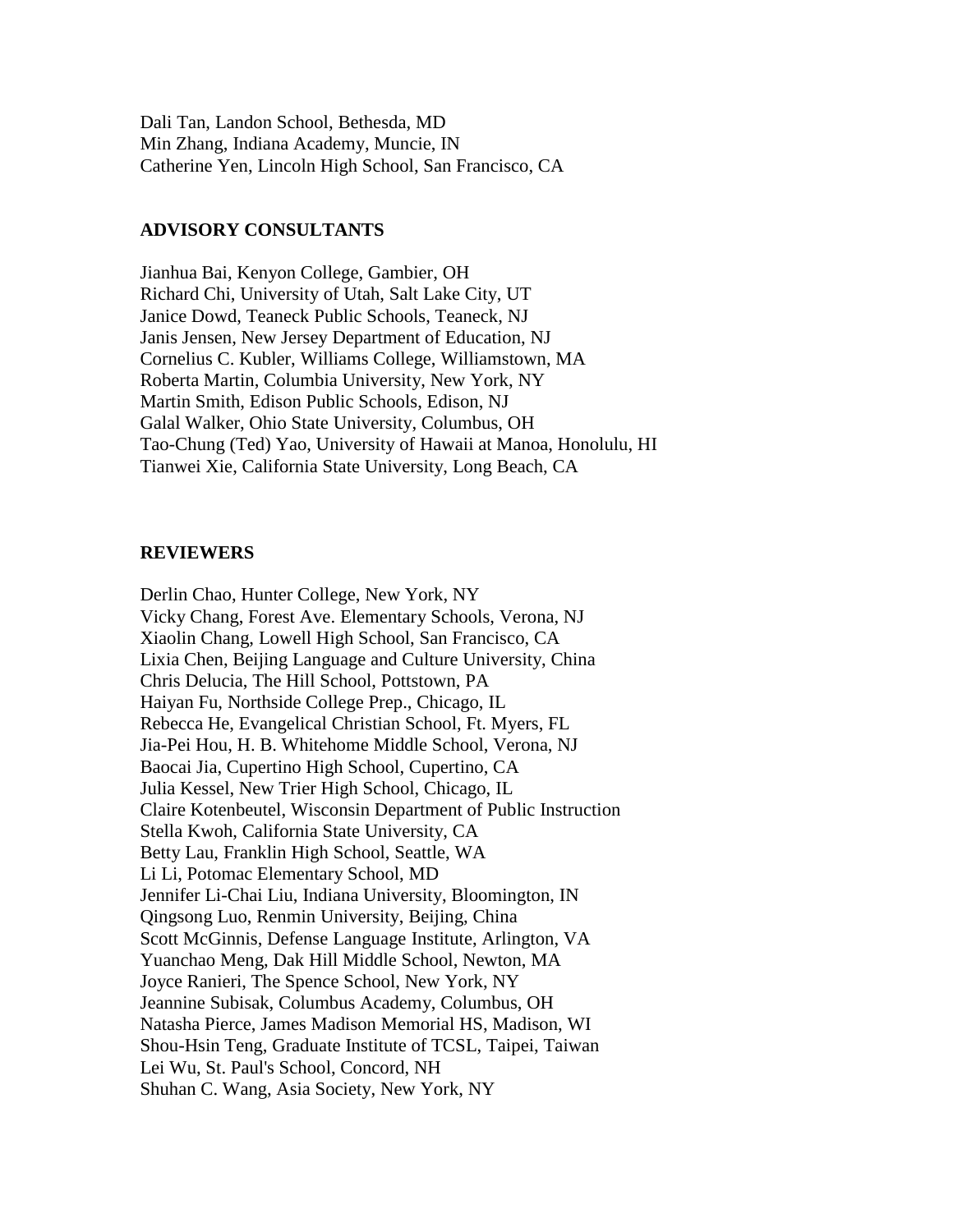Ginchi Wuu, Clear Brook High School, Houston, TX Yunian Zhang, West Potomac High School, Fairfax, VA Xiaodong Zhao, The Winsor School , Winsor, MA

#### **INTRODUCTION**

Teaching and learning Chinese language and culture hold an increasingly vital place in American education because of the emergence of China as a major player on the 21stcentury world scene. The promotion and development of Chinese language education in grades K–12 are of critical importance to the United States in terms of future economic opportunities and increasingly dynamic, interactive global communities. Before the 1980s, there was little need for colleges to pay attention to pre-collegiate Chinese language instruction because so few students, other than ethnic Chinese, entered college with any prior exposure to the Chinese language. However, this situation has been changed since 1982 when the Geraldine R. Dodge Foundation began a decade of sustained investment in the development of secondary school Chinese programs. Now, there is some anecdotal evidence that post-collegiate careers are being built upon exposure to Chinese that began in K-12 schools.

In recent years, there has been a dramatic increase in the number of  $K-12$  schools offering Chinese, which has created a huge demand in school districts for trained and licensed Chinese language teachers. Expansion in the type and number of K–12 Chinese programs also has coincided with the national standards movement to develop long, sequenced standards-based instruction that begins language studies in the early grades, including kindergarten. To date, many schools have not been able to start or fully expand their Chinese programs because of a lack of highly trained and qualified teachers.

CLASS, a national organization serving the K–12 Chinese teaching profession, has responded to these needs of the field by working closely with faculty at The National East Asian Languages Resource Center (NEALRC) at The Ohio State University. In 2001, NEALRC funded a collaborative project titled "CLASS ACT: Articulation Collaboration for Teachers" to develop a set of recommendations for certifying teachers of Chinese at the K-12 schools. In 2003, based on the certification criteria recommended by the CLASS ACT Task Force, CLASS and NEALRC expanded the project to focus on the development of professional standards for entry-level Chinese teachers at elementary and secondary schools.

These professional standards for beginning Chinese teachers were developed by a task force appointed by the Professional Development Committee and Curriculum Committee of CLASS. All task force members were practicing K–12 teachers representing both public and private schools in urban and suburban settings. The task force included both native speakers from a variety of backgrounds in the Chinese-speaking world (China, Hong Kong, Taiwan, and overseas Chinese communities) and nonnative speakers who received their Chinese education primarily at U.S. colleges and who had spent varying amounts of time in China, Hong Kong, and/or Taiwan. Since 2005, a draft of this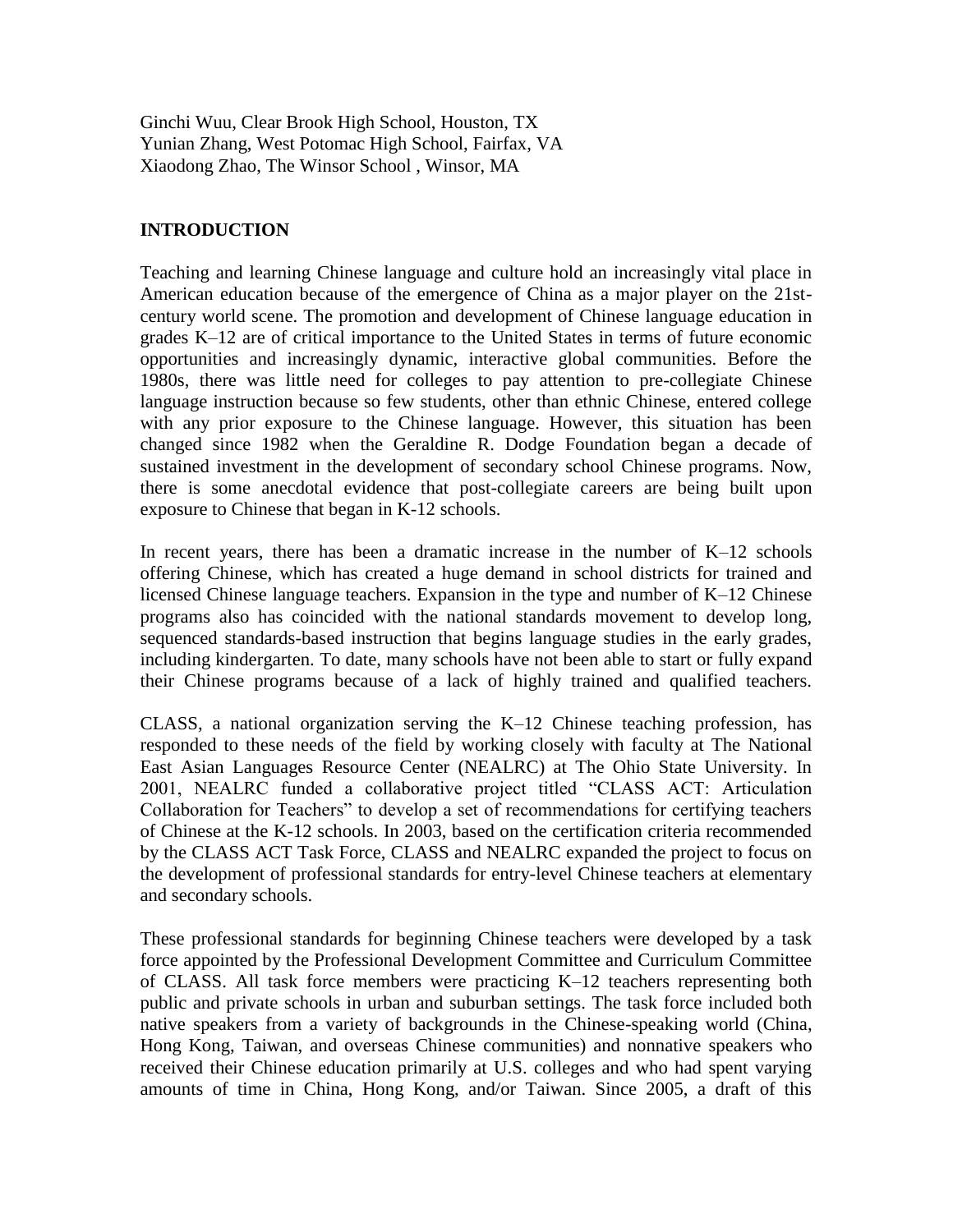document has been circulated to practicing K–12 Chinese teachers, Chinese scholars and instructors at colleges, state and local school district supervisors, experts in the world language teaching field, and statewide focus groups representing various educational organizations. Every effort has been made to ensure that this document has thoughtfully considered what a beginning Chinese teacher must know and be able to do in order to teach Chinese effectively.

This document describes the knowledge, skills, and teacher dispositions that beginning teachers should possess to meet expectations for quality instruction in the Chinese language and culture. The standards were developed to facilitate the introduction of beginning Chinese language teachers into their professional roles and responsibilities by providing a new prospect of the scope and complexity of the teaching profession. The standards are set forth not as regulations to dictate the specific actions of teachers, but rather to guide K–12 Chinese teachers as they build on their pre-service preparation and develop habits of lifelong professional development. This document also aligns standards for initially licensed K–12 Chinese teachers with Model Standards for Licensing Beginning Foreign Language Teacher, developed by the Interstate New Teacher Assessment and Support Consortium (INTASC) in 2003; Standards for Foreign Language Learning in the 21st Century, developed by National Standards in Education Project in 1999; and the Chinese Language Specific Standards for K-12 Learners, 全美中 小学中文学习大纲 developed by CLASS in 1998.

This set of professional standards outlines what beginning K–12 Chinese teachers within their first three years of experience should know and be able to do to guide students effectively in learning Chinese language and culture. School administrators, supervisors of world languages, state licensing officers, and directors of teacher education programs will find these standards a useful guide for setting policy in hiring and certifying new teachers or in the preparation, licensure, and professional development of highly qualified Chinese language teachers. These standards are designed to be used by Chinese teachers to prompt reflection about student learning and teaching practices; formulate professional goals to improve teaching practices; and guide, monitor, and address the progress of their content knowledge and skills toward professionally accepted benchmarks. School administrators can refer to these standards to design an integrated formative assessment system that will support teachers' professional growth during the induction period and throughout their teaching career, and will enable teachers to derive maximum benefit from these teaching standards.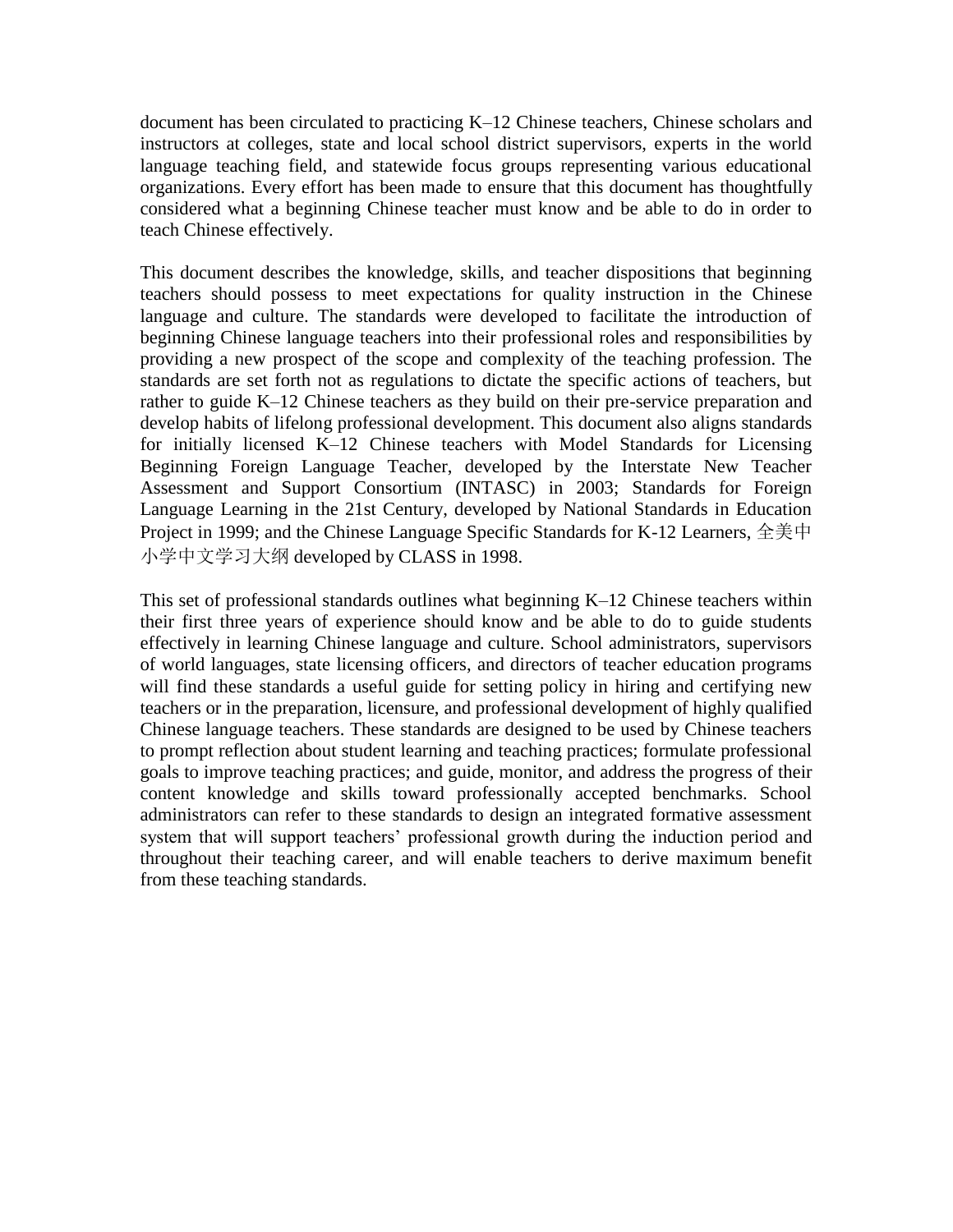# **An Overview of the Twelve Professional Standards for K-12 Chinese Language Teachers**

# 中小学中文教师资格标准十二条概览

## **STANDARD 1: Language Proficiency**

Standard 1: Teachers demonstrate a high level of competency as model users of the Chinese language. They function effectively in the interpersonal, interpretive, and presentational modes of communication within culturally appropriate contexts.

# 标准 1: 语言技能

标准 1: 教师拥有高水平的中文语言技能。他们能将听、说、读、写四种技能融会, 并效地运用 在语言沟通、理解诠释、表达演示三个沟通的模式内。

# **STANDARD 2: Linguistic Competency**

Standard 2: Teachers demonstrate a broad knowledge and understanding of Chinese linguistics and the salient features of Chinese grammar. They understand the importance of teaching grammar and language usage within age and culturally appropriate contexts.

# 标准 2: 语言学知识

标准 2: 教师对中国文字和语言学拥有广博的知识, 并了解中文语法的特征。他们 明白语法教学和语言运用需要在适合学生年龄与文化的情境中进行的重要性。

# **STANDARD 3: Cultural Knowledge**

Standard 3: Teachers possess broad and deep knowledge of the diverse cultures in the Chinese-speaking world. They understand that the continuous and systematic integration of Chinese culture is essential to the teaching and learning of Chinese language.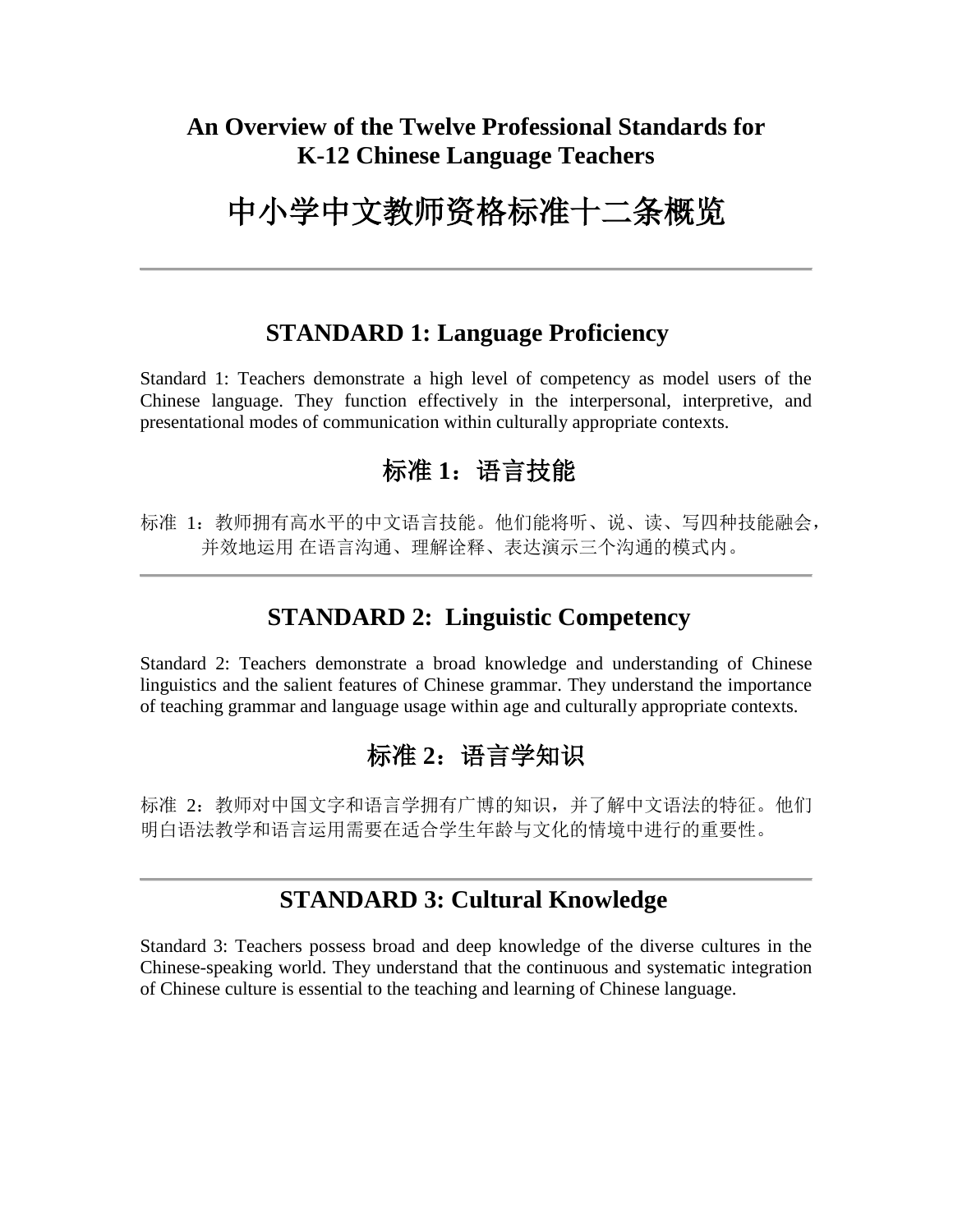# 标准 **3**:文化知识

标准 3:教师对中国多元文化拥有广博和深入的知识。他们明白在语言教学中必须 持续并有系统性地将文化知识融入其中。

#### **STANDARD 4: Second Language Acquisition**

Standard 4: Teachers understand and know how to adapt current learning and second language acquisition research, methodologies, materials and technologies to help all Chinese language learners reach their full second language potential.

# 标准 **4**:第二语言习的标准

标准 4: 教师能够有效地应用第二语言习的理论和研究于教学法、教学实践与 教学策略上,启发学生学习第二语言的潜能。

### **STANDARD 5: Child Growth and Development**

Standard 5: Teachers understand how children and adolescents learn and develop, and seek to provide language learning experiences that are developmentally appropriate and challenging for the age and grade level of their students.

# 标准 **5**:儿童的成长和发展

标准 5: 教师了解儿童与少年的学习和发育情况,并能够配合学生心智发展、提供 合乎年龄阶段的学习机会。

# **STANDARD 6: Diverse Learners**

Standard 6: Teachers recognize and help students to succeed within the context of differences and similarities in approaches to language learning. They design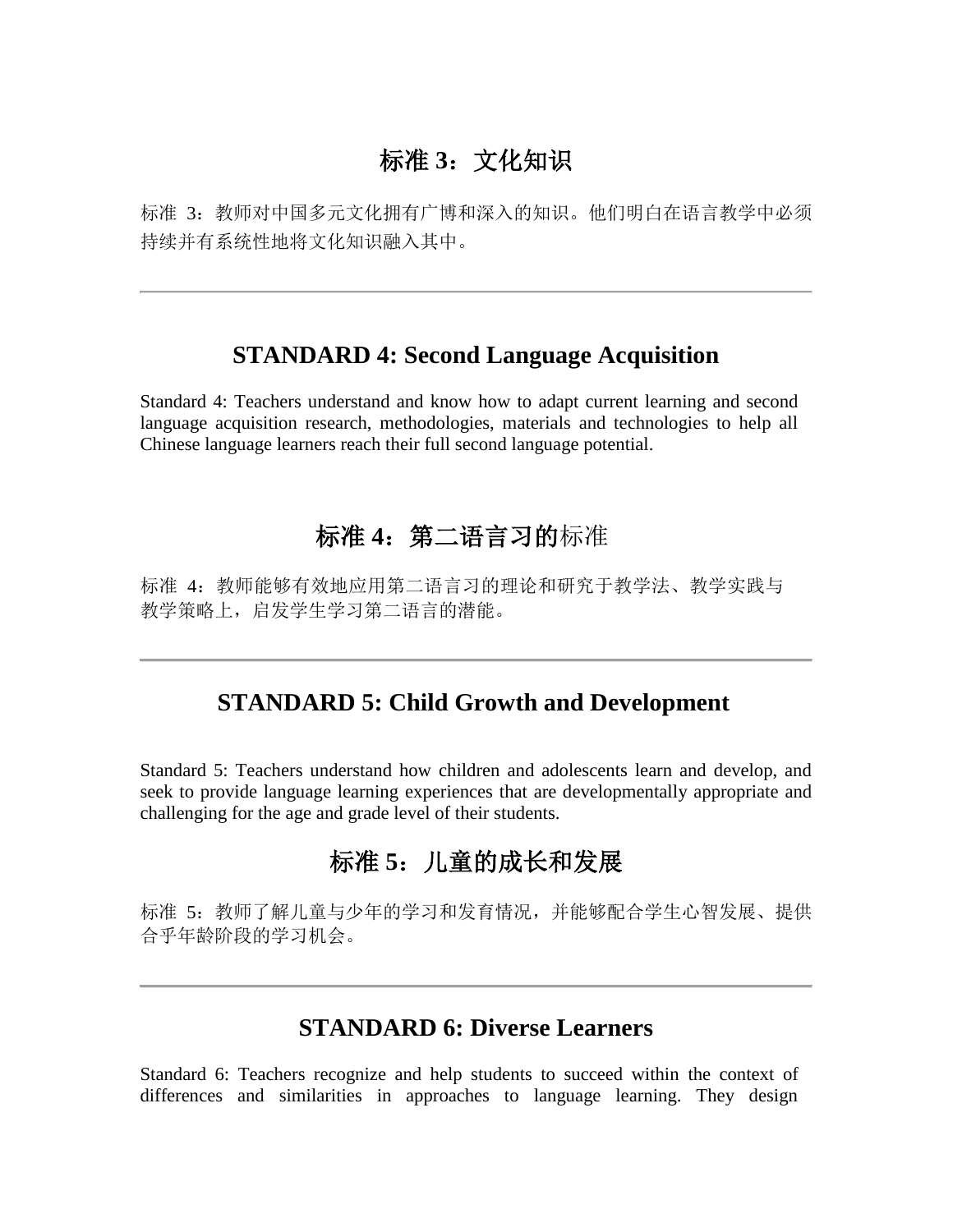differentiated instruction that addresses student diversity within the Chinese language classroom.

# 标准 **6**:各种不同的学习者

标准 6: 教师帮助学生了解不同的语言学习方式。他们利用不同的教学策略以及教 学资源来满足学生不同的需求。

## **STANDARD 7: Learning Environment**

Standard 7: Teachers know how to create and maintain a supportive environment that fosters active language learning in a variety of settings.

# 标准 **7**:学习环境

标准 7: 教师熟知如何创造和维持有效的教学环境以提升学生积极参与不同课堂情 境里的活动。

## **STANDARD 8: Instructional Planning and Strategies**

Standard 8: Teachers understand standards-based instructional planning and create spiral curricula that focus on what students need to know and be able to do with the Chinese language. They know how to employ a variety of instructional strategies that enable students to engage in real-world tasks that are meaningful and interesting to them.

# 标准 8: 教学计划和教学策略

标准 8: 教师熟知以外语学习目标为主的教学计划, 螺旋式的教学设计, 该学到内 容,和该学会的技能。他们知道如何利用各种 教学策略让学生执行有意义又有趣 的真实语言任务。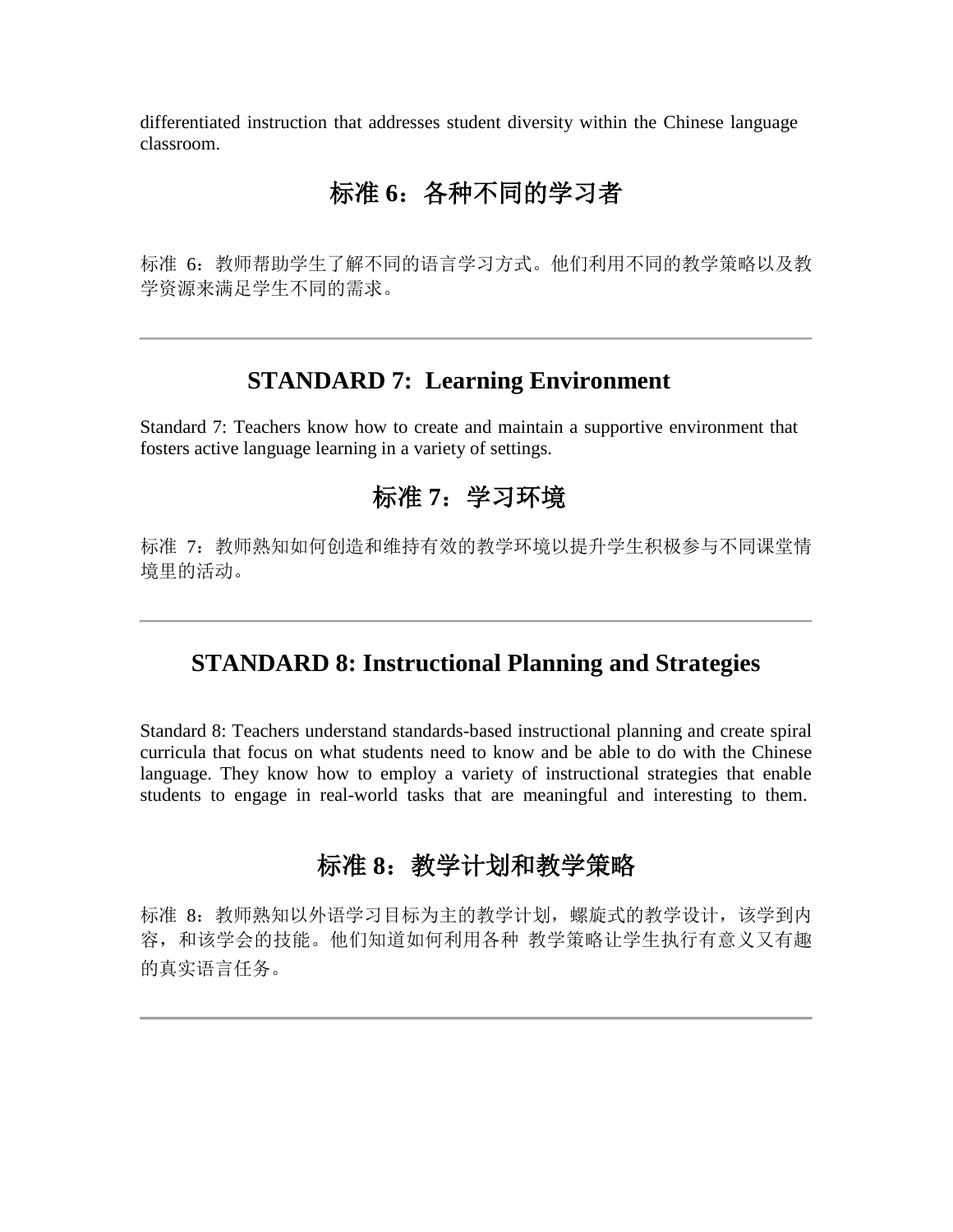#### **STANDARD 9: Assessment**

Standard 9: Teachers understand that assessments are frequent, varied and explicitly linked to the content and skills of standards-based instruction. They assess how well students can create with language to communicate in a grade-level appropriate cultural context through multiple measures and performance-based tasks.

# 标准 9: 评估

标准 9: 教师了解评估是经常性,也是多样性的;它必须能反应以学习目标为 准的课程内容与语言技能。他们能够以实践任务的评估方式,让学生在不同的 文化语境中,适当地表现中文的程度。

### **STANDARD 10: Communication Skills**

Standard 10: Teachers understand and can use effective verbal, nonverbal, and written communication techniques to foster and support interaction in the classroom and school community.

## 标准 **10**:沟通技巧

标准 10: 教师能够熟知并运用有效的言语、肢体言语、和书面沟通技巧方面的知 识,创造加强和支持课堂上和学校里的各种互动。

### **STANDARD 11: Technology Knowledge and Skills**

Standard 11: Teachers understand technology supports the teaching and learning of language and culture and provides tools, strategies and practices that motivate student interest and increase performance. They incorporate technology into lesson planning and instructional delivery.